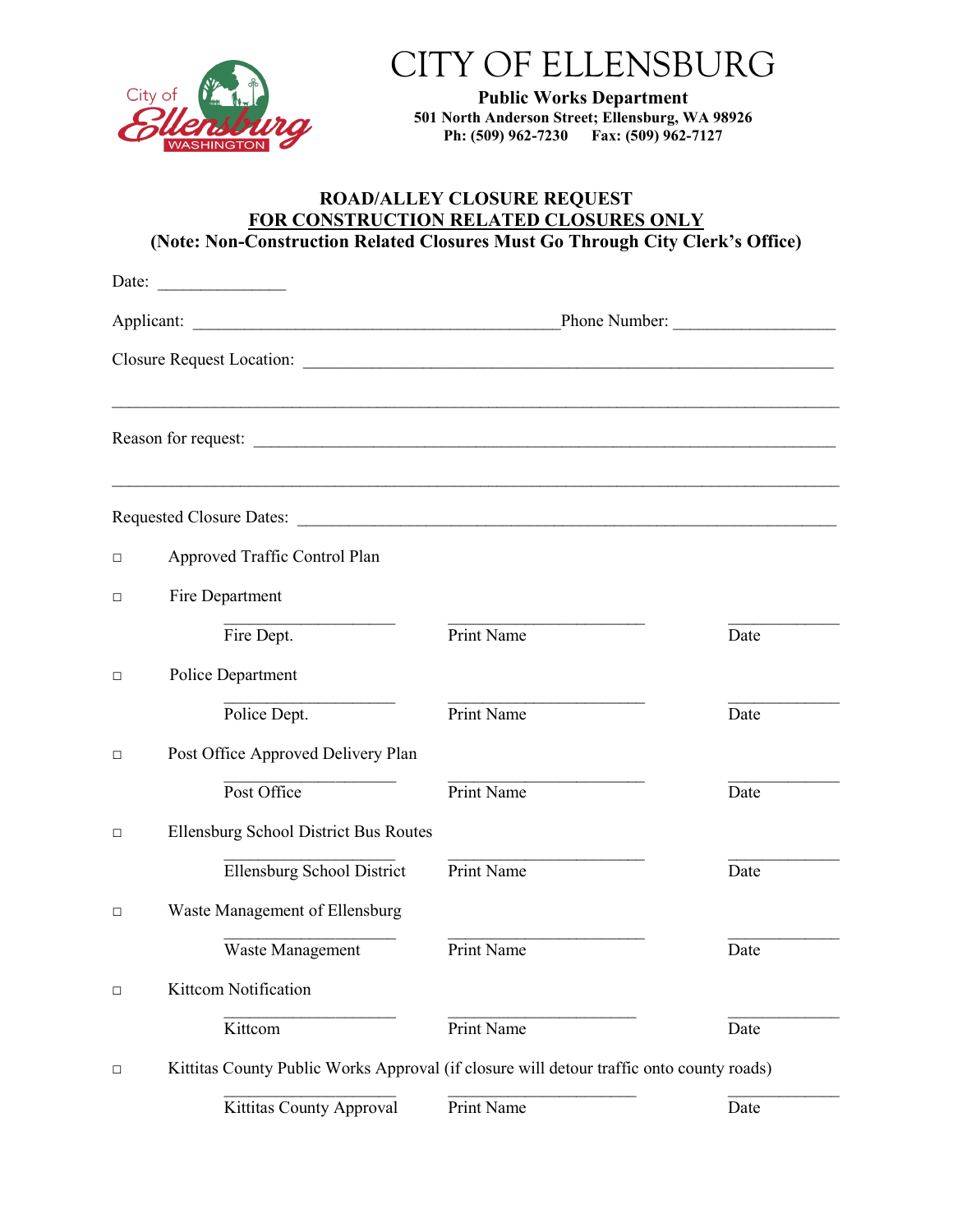| $\Box$ |                                                                                                                                  |            | City of Ellensburg Public Works Approval                                                                                                                                                                                            |                                                                                                                                                                                                                               |      |  |
|--------|----------------------------------------------------------------------------------------------------------------------------------|------------|-------------------------------------------------------------------------------------------------------------------------------------------------------------------------------------------------------------------------------------|-------------------------------------------------------------------------------------------------------------------------------------------------------------------------------------------------------------------------------|------|--|
|        |                                                                                                                                  |            | Ellensburg Public Works                                                                                                                                                                                                             | Print Name                                                                                                                                                                                                                    | Date |  |
| $\Box$ |                                                                                                                                  |            |                                                                                                                                                                                                                                     | Ellensburg Downtown Association (if project impacts the CBD)                                                                                                                                                                  |      |  |
|        |                                                                                                                                  | <b>EDA</b> |                                                                                                                                                                                                                                     | Print Name                                                                                                                                                                                                                    | Date |  |
| $\Box$ | Notification Provided in Daily Record for Closure (within 5 business days of closure)<br>Required?<br>$\Box$ Yes<br>$\square$ No |            |                                                                                                                                                                                                                                     |                                                                                                                                                                                                                               |      |  |
| $\Box$ | CBD Alleys/Alleys with Deliveries - Notification of Adjoining Properties                                                         |            |                                                                                                                                                                                                                                     |                                                                                                                                                                                                                               |      |  |
| $\Box$ |                                                                                                                                  |            |                                                                                                                                                                                                                                     | Other Issues/Approvals Needed Management and the contract of the state of the contract of the contract of the contract of the contract of the contract of the contract of the contract of the contract of the contract of the |      |  |
|        |                                                                                                                                  |            | Approval                                                                                                                                                                                                                            |                                                                                                                                                                                                                               | Date |  |
|        |                                                                                                                                  |            |                                                                                                                                                                                                                                     | Before we can approve your traffic control plan we need the following information:                                                                                                                                            |      |  |
|        |                                                                                                                                  |            |                                                                                                                                                                                                                                     |                                                                                                                                                                                                                               |      |  |
|        |                                                                                                                                  |            | 1. Closure date<br>2. Reopen date<br>3. Paving date<br>1. This e 1. The Phase 1. The Phase 1. The Phase 1. The Phase 1. The Maple 1. The Maple 1. The Maple 1. The Maple 1. The Maple 1. The Maple 1. The Maple 1. The Maple 1. The | Phase 2<br>Phase 2<br>Phase 2                                                                                                                                                                                                 |      |  |
|        | 4.                                                                                                                               |            |                                                                                                                                                                                                                                     | Asphalt Company                                                                                                                                                                                                               |      |  |
|        | 5.                                                                                                                               |            |                                                                                                                                                                                                                                     | You will need to place a notification 5 days in advance of your work with the following<br>information on a 24" x 36" min. sign(laminated paper):                                                                             |      |  |
|        |                                                                                                                                  |            | From Date to Date                                                                                                                                                                                                                   | <b>Street Named Closed to Street Named Closed</b><br><b>Contract Name (contractor) and Phone Number</b>                                                                                                                       |      |  |
|        |                                                                                                                                  |            |                                                                                                                                                                                                                                     | All signs need to be erected on approved traffic control stands (no light poles, street signs, etc.).                                                                                                                         |      |  |
|        |                                                                                                                                  |            |                                                                                                                                                                                                                                     | Only use approved MUCTD traffic control signs and devices. Road closure notifications need to be                                                                                                                              |      |  |

## **APPROVAL FOR CLOSURE REQUIRES SIGNATURE BELOW.**

| <b>Contractor/General</b> | Date |
|---------------------------|------|
|                           |      |

 $\_$  , and the set of the set of the set of the set of the set of the set of the set of the set of the set of the set of the set of the set of the set of the set of the set of the set of the set of the set of the set of th

\_\_\_\_\_\_\_\_\_\_\_\_\_\_\_\_\_\_\_\_\_\_\_\_\_\_\_\_\_\_\_\_\_\_\_\_\_\_\_\_\_\_\_\_\_\_\_\_\_\_\_\_\_\_\_\_\_\_\_\_\_\_\_\_\_\_\_\_\_\_\_\_\_\_\_\_\_\_

 $\_$  , and the contribution of the contribution of the contribution of the contribution of  $\mathcal{L}_\text{max}$ 

Comments: \_\_\_\_\_\_\_\_\_\_\_\_\_\_\_\_\_\_\_\_\_\_\_\_\_\_\_\_\_\_\_\_\_\_\_\_\_\_\_\_\_\_\_\_\_\_\_\_\_\_\_\_\_\_\_\_\_\_\_\_\_\_\_\_\_\_\_\_

posted **FIVE** days in advance of work.